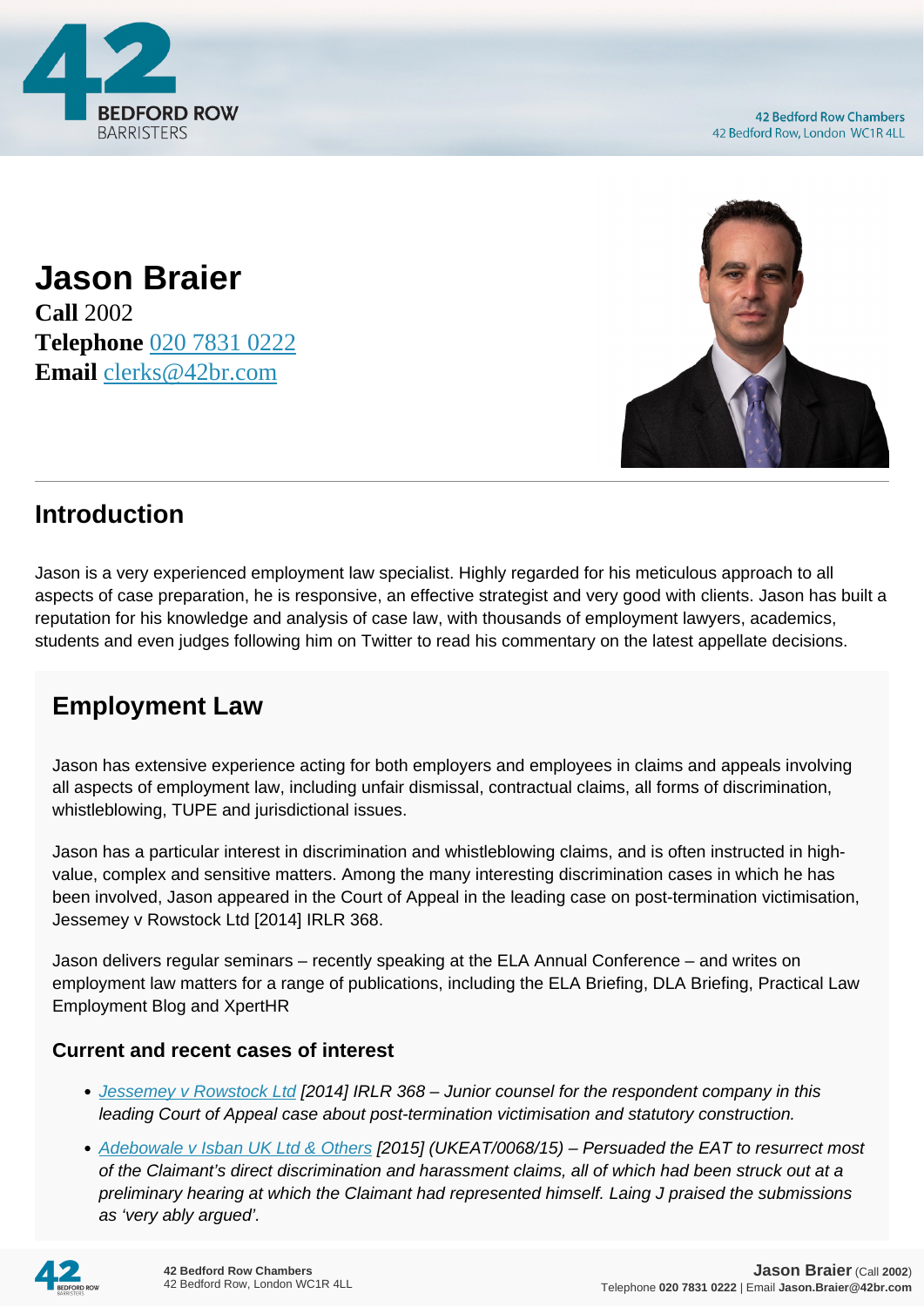

- [Sheredes School v Davies](https://www.bailii.org/cgi-bin/format.cgi?doc=/uk/cases/UKEAT/2016/0196_16_1309.html&query=(braier)) [2016](UKEAT 0196/16) On behalf of the school, Jason successfully appealed an ET's decision not to strike out an unfair dismissal claim for being presented out of time in circumstances where the claimant's solicitor was intervened in by the Law Society days before time limits expired. HHJ Shanks described the case as being argued "with skill and enthusiasm".
- [Feltham v. Feltham Management Ltd & Others](https://www.bailii.org/cgi-bin/format.cgi?doc=/uk/cases/UKEAT/2017/0201_16_2112.html&query=(braier)) [2017] (UKEAT/0201/16) Represented the respondent in an 8-day unauthorised deduction, unfair dismissal and discrimination claim and in an EAT appeal whose issues included when a dismissal occurs and the shifting burden of proof in discrimination claims.
- Represented a global team leader solicitor in defending against two multi-million pound sexual harassment claims (led by James Laddie QC) [2020-2021]
- [Bampton v. Chief Constable of Nottinghamshire Police \(Home Office intervening\)](https://assets.publishing.service.gov.uk/media/591463e240f0b638b0000037/Mrs_J_Bampton_v_Chief_Constable_of_Nottinghamshire_Police_Final_2601538_16.pdf) Represented the claimant in an equal pay and PTW Regs challenge to the lawfulness of the ill-health pension provisions of the Police Pension Regulations 1987 (led by Daphne Romney QC) [2015-2017].
- Kumbharati v Network Rail Representing the company in defending ongoing wide-ranging equal pay, discrimination and whistleblowing detriment and dismissal claims, including multiple successful strike out and deposit order applications and successfully resisting an interim relief application [2019-2021, ongoing]
- [Digpaul v Entrust Datacard Corp](https://assets.publishing.service.gov.uk/media/5ec6920fd3bf7f460515d13b/Mr_S_Digpaul_v_Entrust_Datacard_Corp___Others_2600725_2018_Reserved_Judgment___Reasons.pdf) Successfully defended against race discrimination, TUPE and unfair dismissal claims from the relocation of a senior manager's role from the UK to the USA. The case involved interesting novel arguments on when a single person constitutes an organised grouping of employees under Reg 3 TUPE Regs and whether relocation of a role to a country with protective citizenship requirements for employment amounted to indirect discrimination [2019-2020].

## **Publications**

#### **Books**

 $\bullet$  International Adoption (Jordan Publishing, 2012) – co-author

#### **Articles**

- Judicial Review for Material Unfairly Presented to the Decision-Maker (2005) 10 JR 156
- When Is a Fetter Not a Fetter? (2005) 10 JR 216
- Calling Time on Sham Contracts in Employment (15/12/2009) Local Government Lawyer
- Autoclenz Ltd v. Belcher & ors: Sham Contracts (October 2011) ELA Briefing
- [Indirect discrimination by association the problems with CHEZ](https://fieldcourt.co.uk/publication/indirect-discrimination-by-association-the-problems-with-chez/) (26/01/2106) Field Court Website
- [When is misconduct 'gross' and what compensation can be claimed for wrongful](https://fieldcourt.co.uk/publication/misconduct-gross-compensation-can-claimed-wrongful-dismissal/) [dismissal?](https://fieldcourt.co.uk/publication/misconduct-gross-compensation-can-claimed-wrongful-dismissal/) (27/01/2017) Field Court Website
- [TUPE service provision changes and the 'principal purpose'](http://www.localgovernmentlawyer.co.uk/index.php?option=com_content&view=article&id=30495:tupe-service-provision-changes-and-the-principal-purpose&catid=53:procurement-and-contracts-articles&Itemid=21) (27/03/2017) Local Government Lawyer
- Ours is not to reason why Essop and Naeem examined (05/04/2017) Field Court Website